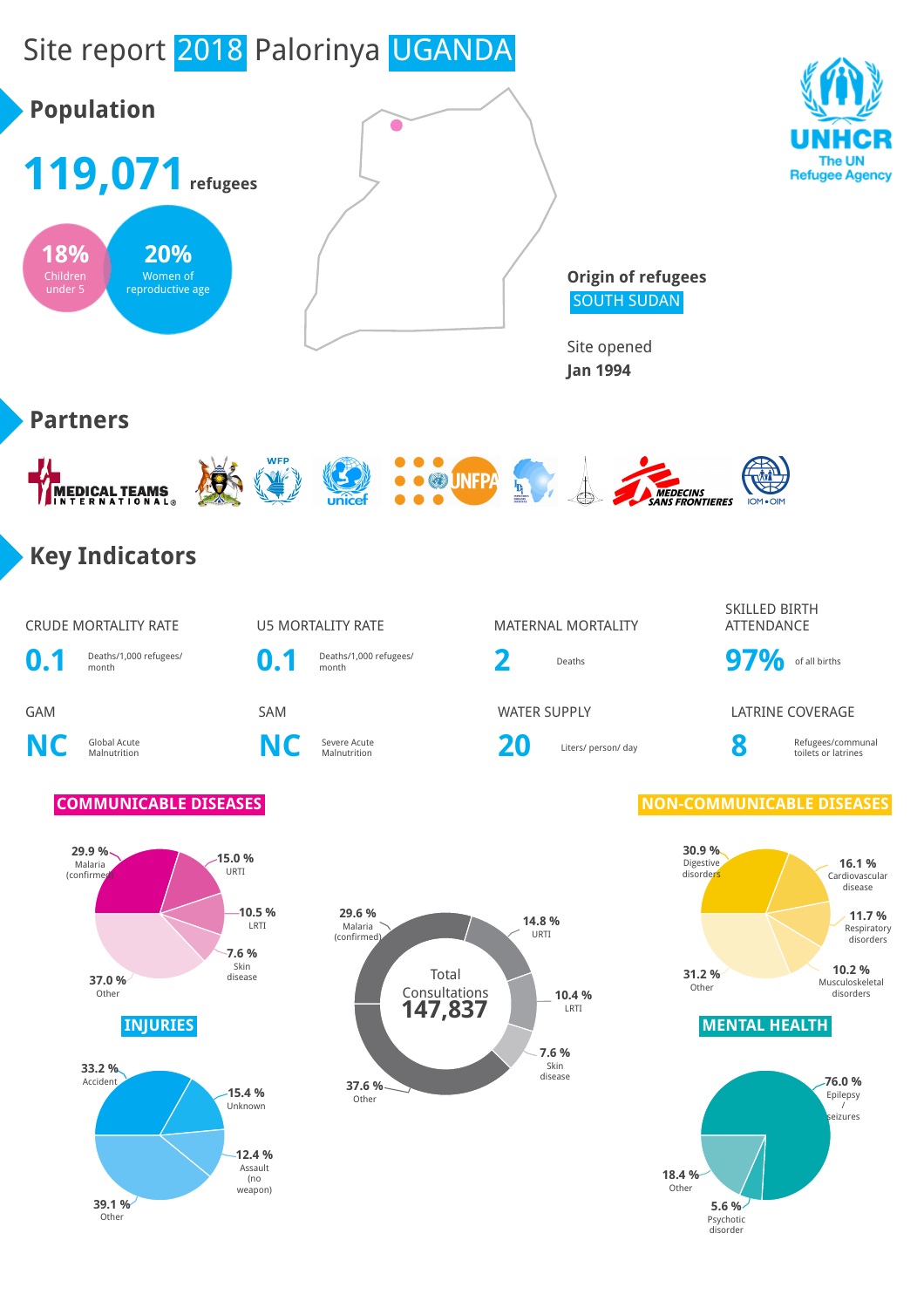### **Public Health**

| <b>HEALTH STAFFING</b>                                      | <b>INDICATOR</b> | <b>STANDARD</b> |                       | <b>MORBIDITY</b>                                 | <b>INDICATOR</b> | <b>STANDARD</b> |   |   |
|-------------------------------------------------------------|------------------|-----------------|-----------------------|--------------------------------------------------|------------------|-----------------|---|---|
| Number of medical doctors                                   | 6                | 1: 50,000       | ◉                     | Incidence of malaria among children under<br>5   | 52               |                 |   |   |
| Number of qualified nurses                                  | 65               | 1:10,000        | ◙                     | Incidence of watery diarrhoea among              | 13               |                 |   |   |
| Number of community health workers                          | 176              | 1: 1,000        | ◙                     | children under 5                                 |                  |                 |   |   |
| <b>ACCESS AND UTILIZATION</b>                               | <b>INDICATOR</b> | <b>STANDARD</b> |                       | Incidence of pneumonia among children<br>under 5 | 25               |                 |   |   |
| Consultations per trained clinician per day                 | 49               | < 50            | ◙                     | Incidence of pneumonia among over 5              | 11               |                 |   |   |
| Health utilisation rate (new visits / refugee /             | 1.2              | $1 - 4$         | $\bullet$             | Tuberculosis success rate                        | 92%              | < 90%           | ◙ |   |
| year)<br>Proportion of host population consultations        | 15%              |                 |                       | Were any MDR/X-TB cases diagnosed among<br>PoCs? | Yes              | <b>No</b>       | ☺ |   |
| <b>MORTALITY</b>                                            | <b>INDICATOR</b> | <b>STANDARD</b> |                       | <b>VACCINATION</b>                               | <b>INDICATOR</b> | <b>STANDARD</b> |   |   |
| <b>Crude Mortality Rate</b><br>(CMR) (/1000/month)          | 0.1              | < 0.75          | $\bullet$             | Full vaccination coverage                        | 123%<br>< 95%    |                 |   |   |
| <b>Under-five Mortality Rate</b><br>(U5MR) (/1000/month)    | 0.1              | < 1.5           | Ø                     | Measles vaccination coverage                     | Not collected    |                 |   |   |
| <b>Infant Mortality Rate</b><br>(IMR) (/1000 livebirths)    | 5.1              | < 30            | $\boldsymbol{\omega}$ | Source of vaccination data                       | <b>HIS</b>       |                 |   |   |
| <b>Neonatal Mortality Rate</b><br>(NNMR) (/1000 livebirths) | 3                | < 20            | $\bullet$             | <b>IN-PATIENT DEPARTMENT (IPD)</b>               | <b>INDICATOR</b> | <b>STANDARD</b> |   |   |
| <b>OUTBREAK ALERT AND RESPONSE</b>                          | <b>INDICATOR</b> | <b>STANDARD</b> |                       | Average length of stay (days)                    | 2.0              |                 |   |   |
| Proportion of outbreaks investigated within 48<br>hours     |                  | 100%            |                       | Case fatality rate                               | 0.0              |                 |   |   |
| Number of outbreaks reported                                | $\mathbf 0$      |                 |                       | Hospitalisation rate                             | 48.2             | $50 - 150$      |   | A |

## **Reproductive Health**

| <b>ANTENATAL CARE</b>                                                                     | <b>INDICATOR</b> | <b>STANDARD</b> |              | <b>FAMILY PLANNING</b>                                                      | <b>INDICATOR</b> | <b>STANDARD</b> |   |
|-------------------------------------------------------------------------------------------|------------------|-----------------|--------------|-----------------------------------------------------------------------------|------------------|-----------------|---|
| Antenatal care coverage                                                                   | 89%              | > 90%           | А            | Contraceptive prevalence rate                                               | 25%              | $\geq 30\%$     |   |
| Coverage of antenatal tetanus vaccination                                                 | 96%              | >95%            |              | Source of contraceptive prevalence data                                     | <b>HIS</b>       |                 |   |
| <b>DELIVERY CARE</b>                                                                      | <b>INDICATOR</b> | <b>STANDARD</b> |              | SEXUAL AND GENDER-BASED VIOLENCE (SGBV)                                     | <b>INDICATOR</b> | <b>STANDARD</b> |   |
| Proportion of births attended by skilled<br>personnel                                     | 97%              | $\geq 90\%$     | $\checkmark$ | Total number of reported rapes                                              | 130              |                 |   |
| Proportion of births conducted by caesarean<br>section                                    | 7%               | $5 - 15%$       |              | Proportion of eligible rape survivors provided<br>with PEP within 72 hours  | 90%              | 100%            | Δ |
| Proportion of newborn infants with low birth<br>weight (<2500 gs) (weighed within 72 hrs) | 7%               | < 15%           |              | Proportion of eligible rape survivors provided<br>with ECP within 120 hours | 60%              | 100%            | ☎ |
| Proportion of teenage pregnancies                                                         | 5%               |                 |              | SEXUALLY TRANSMITTED INFECTIONS (STIS)                                      | <b>INDICATOR</b> | <b>STANDARD</b> |   |
| Still birth rate (/ 1000 total births / month)                                            |                  |                 |              | Number of genital ulcer diseases                                            | 205              |                 |   |
| Number of maternal deaths                                                                 | 2                |                 |              | Number of Pelvic Inflammatory diseases                                      | 767              |                 |   |
| Proportion of maternal deaths investigated<br>within 48 hours                             | 100%             | 100%            |              |                                                                             |                  |                 |   |